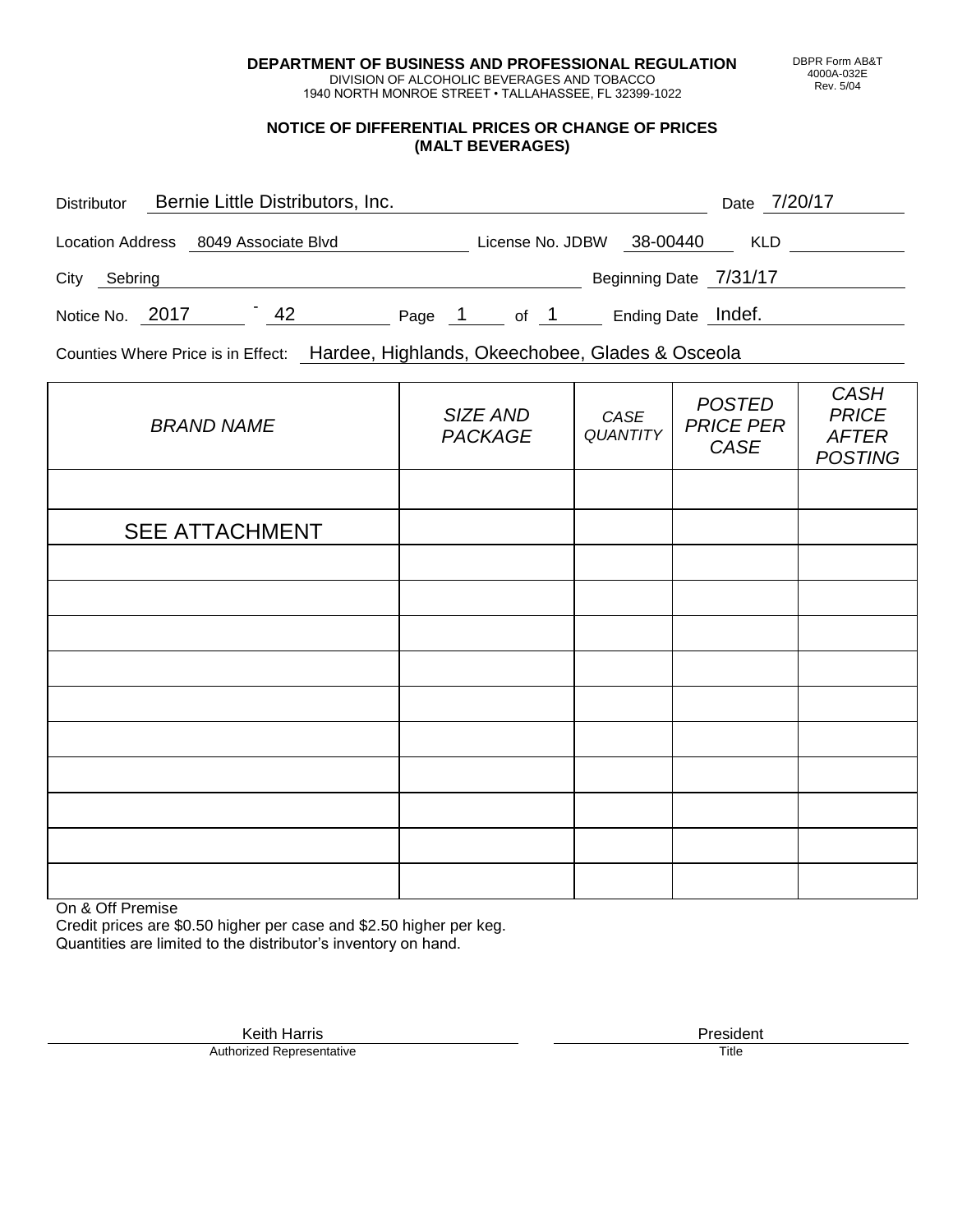# **BERNIE LITTLE DISTRIBUTORS, INC. DRAFT QUANTITY DISCOUNT PRICE LIST Hardee, Highlands & Okeechobee County**

#### **Prices effective July 31, 2017**

| <b>FILLES CHELLIVE JULY JI, ZUIT</b> |              |             |                | <b>Current</b> |               |         |                        |        |              |
|--------------------------------------|--------------|-------------|----------------|----------------|---------------|---------|------------------------|--------|--------------|
| <b>BRANDS</b>                        | <b>ITEM#</b> | <b>SIZE</b> | <b>GALLONS</b> | Frontline      |               | $1 - 4$ |                        | 5 - 9  | $10+$        |
| <b>BASS ALE</b>                      | 12099        | $1/2$ BBL   | 15.5           | \$<br>125.00   | $\mathbf{\$}$ | 125.00  | $\mathbf{\$}$          | 122.00 | \$<br>118.00 |
| <b>BECK'S</b>                        | 12199        | $1/2$ BBL   | 15.5           | \$<br>125.00   | \$            | 125.00  | \$                     | 122.00 | \$<br>118.00 |
| <b>BLUE POINT BLUEBERRY ALE</b>      | 10199        | $1/2$ BBL   | 15.5           | \$<br>165.00   | \$            | 165.00  | \$                     | 134.00 | \$<br>100.00 |
| <b>BLUE POINT HOPTICAL ILLUSION</b>  | 15199        | $1/2$ BBL   | 15.5           | \$<br>195.00   | \$            | 195.00  | \$                     | 195.00 | \$<br>195.00 |
| <b>BLUE POINT TOASTED LAGER</b>      | 15099        | $1/2$ BBL   | 15.5           | \$<br>165.00   | \$            | 165.00  | \$                     | 134.00 | \$<br>100.00 |
| <b>BUD LIGHT</b>                     | 5399         | $1/2$ BBL   | 15.5           | \$<br>116.00   | \$            | 116.00  | \$                     | 113.00 | \$<br>109.00 |
| <b>BUD LIGHT LIME</b>                | 5799         | $1/2$ BBL   | 15.5           | \$<br>125.00   | \$            | 125.00  | \$                     | 122.00 | \$<br>118.00 |
| <b>BUD SELECT</b>                    | 5299         | $1/2$ BBL   | 15.5           | \$<br>116.00   | \$            | 116.00  | \$                     | 113.00 | \$<br>101.00 |
| <b>BUDWEISER</b>                     | 1199         | $1/2$ BBL   | 15.5           | \$<br>116.00   | \$            | 100.00  | \$                     | 100.00 | \$<br>100.00 |
| <b>BUSCH</b>                         | 6199         | $1/2$ BBL   | 15.5           | \$<br>110.00   | \$            | 110.00  | \$                     | 107.00 | \$<br>103.00 |
| <b>ELYSIAN SPACE DUST</b>            | 58899        | $1/2$ BBL   | 15.5           | \$<br>189.00   | \$            | 189.00  | \$                     | 189.00 | \$<br>189.00 |
| <b>GOOSE 312</b>                     | 30099        | $1/2$ BBL   | 15.5           | \$<br>170.00   | \$            | 170.00  | \$                     | 138.00 | \$<br>106.00 |
| <b>GOOSE HONKER'S</b>                | 30199        | $1/2$ BBL   | 15.5           | \$<br>170.00   | \$            | 170.00  | \$                     | 138.00 | \$<br>106.00 |
| <b>GOOSE IPA</b>                     | 30299        | $1/2$ BBL   | 15.5           | \$<br>170.00   | \$            | 170.00  | \$                     | 138.00 | \$<br>106.00 |
| <b>LAND SHARK LAGER</b>              | 9199         | $1/2$ BBL   | 15.5           | \$<br>125.00   | \$            | 125.00  | \$                     | 105.00 | \$<br>84.00  |
| <b>MICHELOB AMBER BOCK</b>           | 7699         | $1/2$ BBL   | 15.5           | \$<br>125.00   | \$            | 125.00  | \$                     | 102.00 | \$<br>79.00  |
| <b>MICHELOB LIGHT</b>                | 4399         | $1/2$ BBL   | 15.5           | \$<br>125.00   | \$            | 125.00  | $\mathbf{s}$           | 122.00 | \$<br>118.00 |
| <b>MICHELOB ULTRA</b>                | 7799         | $1/2$ BBL   | 15.5           | \$<br>125.00   | \$            | 125.00  | \$                     | 122.00 | \$<br>118.00 |
| <b>NATURAL LIGHT</b>                 | 1599         | $1/2$ BBL   | 15.5           | \$<br>108.00   | \$            | 108.00  | \$                     | 108.00 | \$<br>108.00 |
| <b>ROLLING ROCK</b>                  | 12899        | $1/2$ BBL   | 15.5           | \$<br>108.00   | \$            | 108.00  | \$                     | 107.00 | \$<br>103.00 |
| <b>SHOCK TOP</b>                     | 2099         | $1/2$ BBL   | 15.5           | \$<br>132.00   | \$            | 132.00  | \$                     | 108.00 | \$<br>84.00  |
| <b>STELLA ARTOIS</b>                 | 12992        | $1/2$ BBL   | 13.2           | \$<br>165.00   | \$            | 165.00  | $\mathbf{\$}$          | 162.00 | \$<br>158.00 |
| <b>10 BARREL JOE IPA</b>             | 59897        | $1/6$ BBL   | 5.17           | \$<br>83.50    | \$            | 83.50   | $\mathbf{s}$           | 83.50  | \$<br>83.50  |
| <b>BLUE POINT BLUEBERRY ALE</b>      | 10197        | $1/6$ BBL   | 5.17           | \$<br>75.00    | \$            | 61.00   | \$                     | 61.00  | \$<br>61.00  |
| <b>BLUE POINT TOASTED LAGER</b>      | 15097        | $1/6$ BBL   | 5.17           | \$<br>75.00    | \$            | 59.00   | \$                     | 59.00  | \$<br>59.00  |
| <b>BUD LIGHT</b>                     | 5397         | $1/6$ BBL   | 5.17           | \$<br>46.00    | \$            | 46.00   | \$                     | 46.00  | \$<br>46.00  |
| <b>BUDWEISER</b>                     | 1197         | $1/6$ BBL   | 5.17           | \$<br>46.00    | \$            | 40.00   | \$                     | 40.00  | \$<br>40.00  |
| <b>ELYSIAN SPACE DUST</b>            | 58897        | $1/6$ BBL   | 5.17           | \$<br>85.50    | \$            | 85.50   | \$                     | 85.50  | \$<br>85.50  |
| <b>GOLDEN ROAD WOLF PUP</b>          | 60697        | $1/6$ BBL   | 5.17           | \$<br>87.50    | \$            | 87.50   | \$                     | 87.50  | \$<br>87.50  |
| <b>GOOSE 312</b>                     | 30097        | $1/6$ BBL   | 5.17           | \$<br>75.00    | \$            | 59.00   | \$                     | 59.00  | \$<br>59.00  |
| <b>GOOSE HONKER'S</b>                | 30197        | $1/6$ BBL   | 5.17           | \$<br>75.00    | \$            | 59.00   | \$                     | 59.00  | \$<br>59.00  |
| <b>GOOSE IPA</b>                     | 30297        | $1/6$ BBL   | 5.17           | \$<br>75.00    | \$            | 59.00   | \$                     | 59.00  | \$<br>59.00  |
| <b>GOOSE MATILDA</b>                 | 30697        | $1/6$ BBL   | 5.17           | \$<br>120.00   | \$            | 120.00  | \$                     | 120.00 | \$<br>120.00 |
| <b>GOOSE SOFIE</b>                   | 30997        | $1/6$ BBL   | 5.17           | \$<br>122.00   | \$            | 122.00  | \$                     | 122.00 | \$<br>122.00 |
| <b>LAND SHARK LAGER</b>              | 9197         | $1/6$ BBL   | 5.17           | \$<br>52.00    | \$            | 43.00   | $\boldsymbol{\hat{s}}$ | 43.00  | \$<br>43.00  |
| <b>MICHELOB AMBER BOCK</b>           | 7697         | $1/6$ BBL   | 5.17           | \$<br>52.00    | \$            | 43.00   | \$                     | 43.00  | \$<br>43.00  |
| <b>MICHELOB ULTRA</b>                | 7797         | $1/6$ BBL   | 5.17           | \$<br>52.00    | \$            | 52.00   | \$                     | 52.00  | \$<br>52.00  |
| <b>SHOCK TOP</b>                     | 2096         | $1/6$ BBL   | 5.17           | \$<br>55.00    | \$            | 44.00   | \$                     | 44.00  | \$<br>44.00  |
| <b>STELLA ARTOIS</b>                 | 12997        | $1/6$ BBL   | 5.17           | \$<br>77.00    | \$            | 77.00   | \$                     | 77.00  | \$<br>77.00  |
| <b>STELLA CIDRE</b>                  | 14096        | $1/6$ BBL   | 5.17           | \$<br>78.00    | \$            | 78.00   | \$                     | 78.00  | \$<br>78.00  |
|                                      |              |             |                |                |               |         |                        |        |              |

#### **NOTES:**

**All draft sales require a \$30.00 deposit per barrel not included in these prices.**

**Quantities are limited to the distributor's inventory on hand.**

**The above brands may be mixed & matched basis to receive quantity discounts listed**